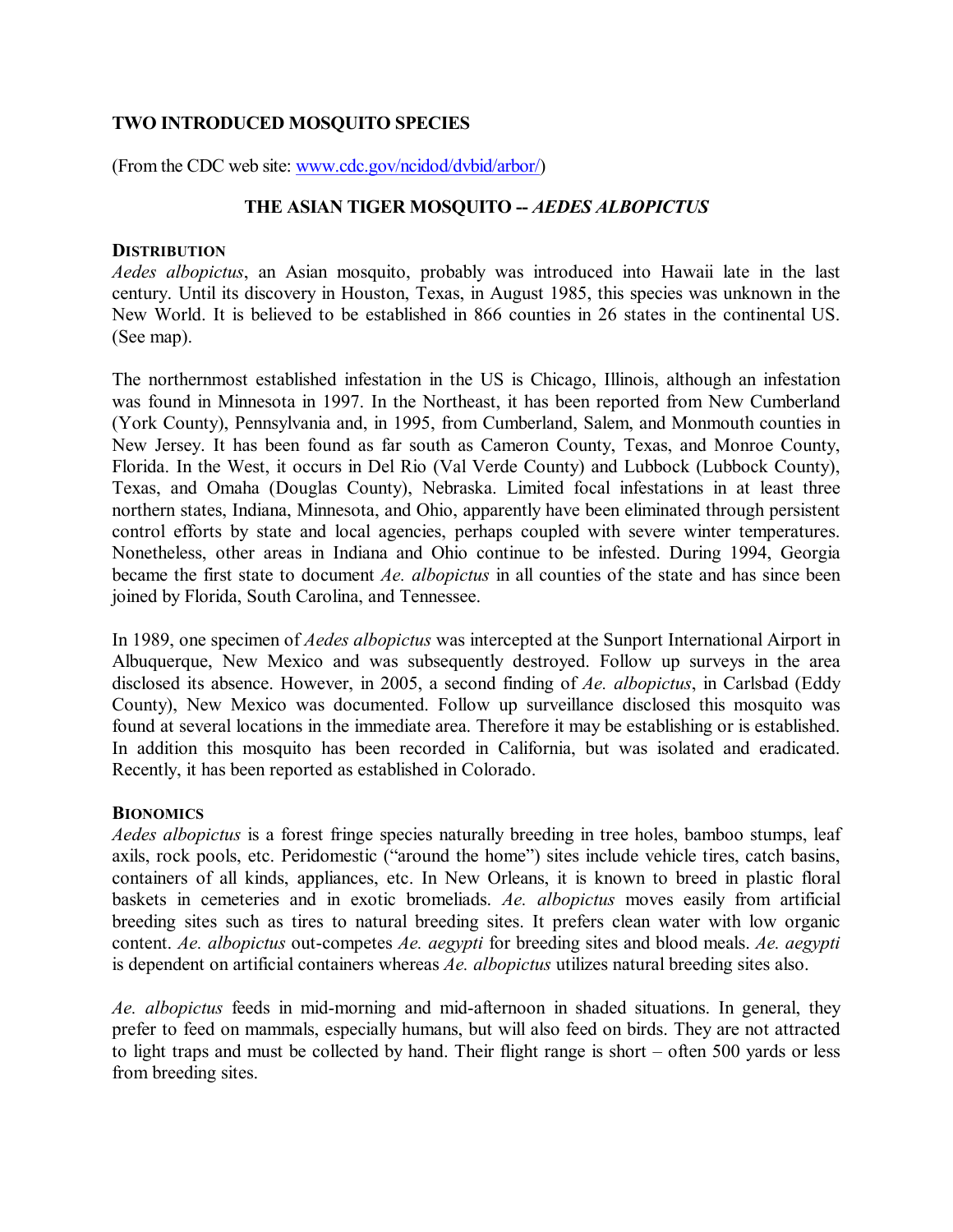#### **DISEASE CONSIDERATIONS**

*Aedes albopictus* is a maintenance (occasionally epidemic) vector of dengue viruses in parts of Asia and is a competent vector of several other viruses under experimental conditions. Since the discovery of *Ae. albopictus* in the United States, six arboviruses (eastern equine encephalomyelitis, West Nile, Keystone, Tensaw, Cache Valley, and Potosi) have been isolated from this mosquito. Of these six viruses, three -- EEE, West Nile and Cache Valley -- are known to cause disease in humans.

*Ae. albopictus* is a potential vector of epidemic dengue. It is unclear what effect the presence of this species might have on transmission dynamics in the Americas. *Ae. albopictus* may also affect the disease potential for yellow fever in Brazil by bridging the ecological niche between jungle and urban transmission cycles. The Division of Vector Borne Infectious Diseases of the CDC maintains a national database (under construction for web posting) on the distribution of *Ae. albopictus*, with particular emphasis on detecting its spread in areas in which La Crosse and eastern equine encephalitis viruses are enzootic. DVBID also studies the biology and vectorial capacity of *Ae. albopictus* and is the primary source of information about its distribution, vector competence, biology, and control in the Americas.

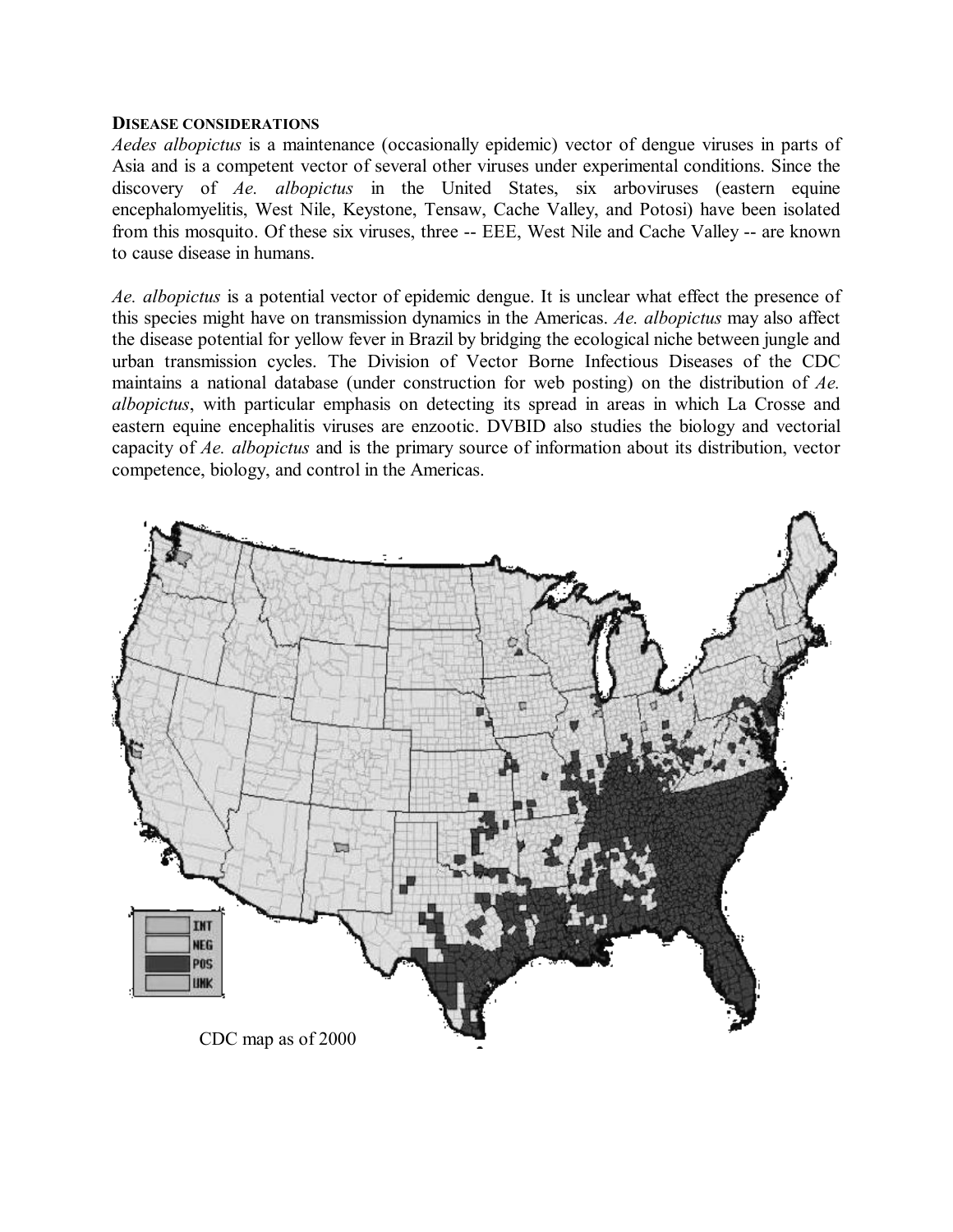# **IDENTIFICATION OF** *AEDES ALBOPICTUS*

# **Adult**

- 1. Black mosquito with broad stripe of white scales extending lengthwise on median part of scutum, becoming pointed posteriorly
- 2. Legs black with broad white crossbands on tarsi of all six legs, these bands overlapping tarsal joints; proboscis black
- 3. Abdominal tergites black with separated basolateral spots

# **Larva**

- 1. Siphon short, no acus on siphonal base; lateral hair on saddle of anal segment double and barbed
- 2. Head seta 7-C double or shorter than seta 5-C